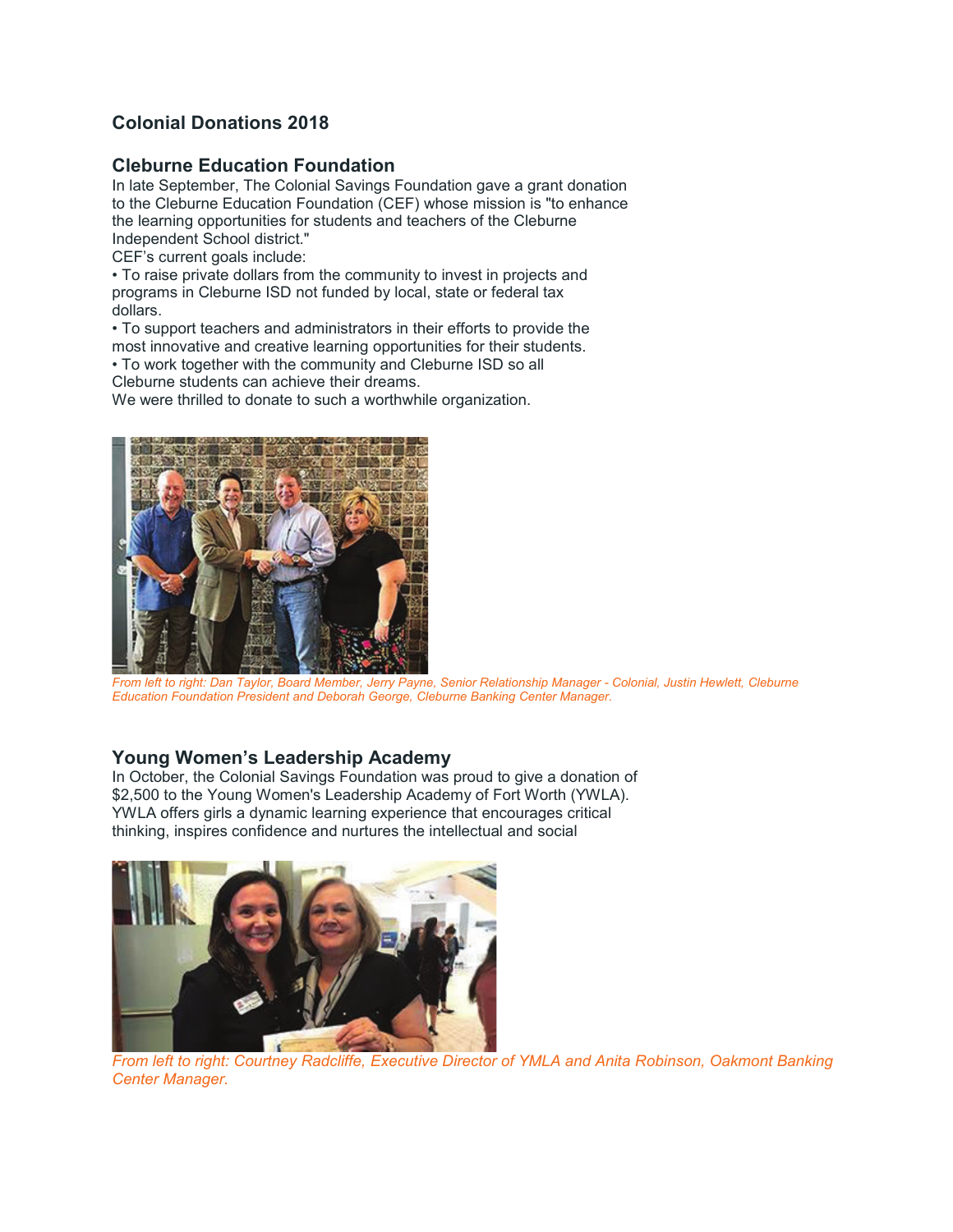#### **Junior Achievement**

Another tradition we continued this year was partnering with Junior Achievement of the Chisholm Trail. We had the privilege of working with three amazing groups of students from Stripling Middle School and Trimble Tech High School of Fort Worth, respectively. Volunteers from Colonial worked with students to teach them about financial literacy, healthy spending and savings habits, budgeting and more. As a bonus, Trimble Tech students visited Colonial's Corporate Headquarters for a tour of the campus and one-on-one discussions with employees.

To further show our support, Colonial was happy to give a donation to each



*Pictured is David Morrow, Trimble Tech High School Teacher, Dave Motley, President of Colonial and Robert Turner, VP and CRA Officer with students fromTrimble Tech High School* 

### **Stripling Middle School Donation**

On Wednesday, November 14, Jim DuBose presented a donation to Stripling Middle School in Fort Worth to benefit the many education programs offered. DuBose was also asked to attend their Academic Awards Ceremony as a special guest that was held in the Jimmy DuBose Auditorium, named after Colonial Founder and Jim's father.

Every six weeks, Stripling holds a ceremony to honor students who have shown outstanding work in academia and rewards them for school spirt and perfect attendance.



*Jim DuBose, Chairman of the Board and Amy Chritan, Stripling Principal*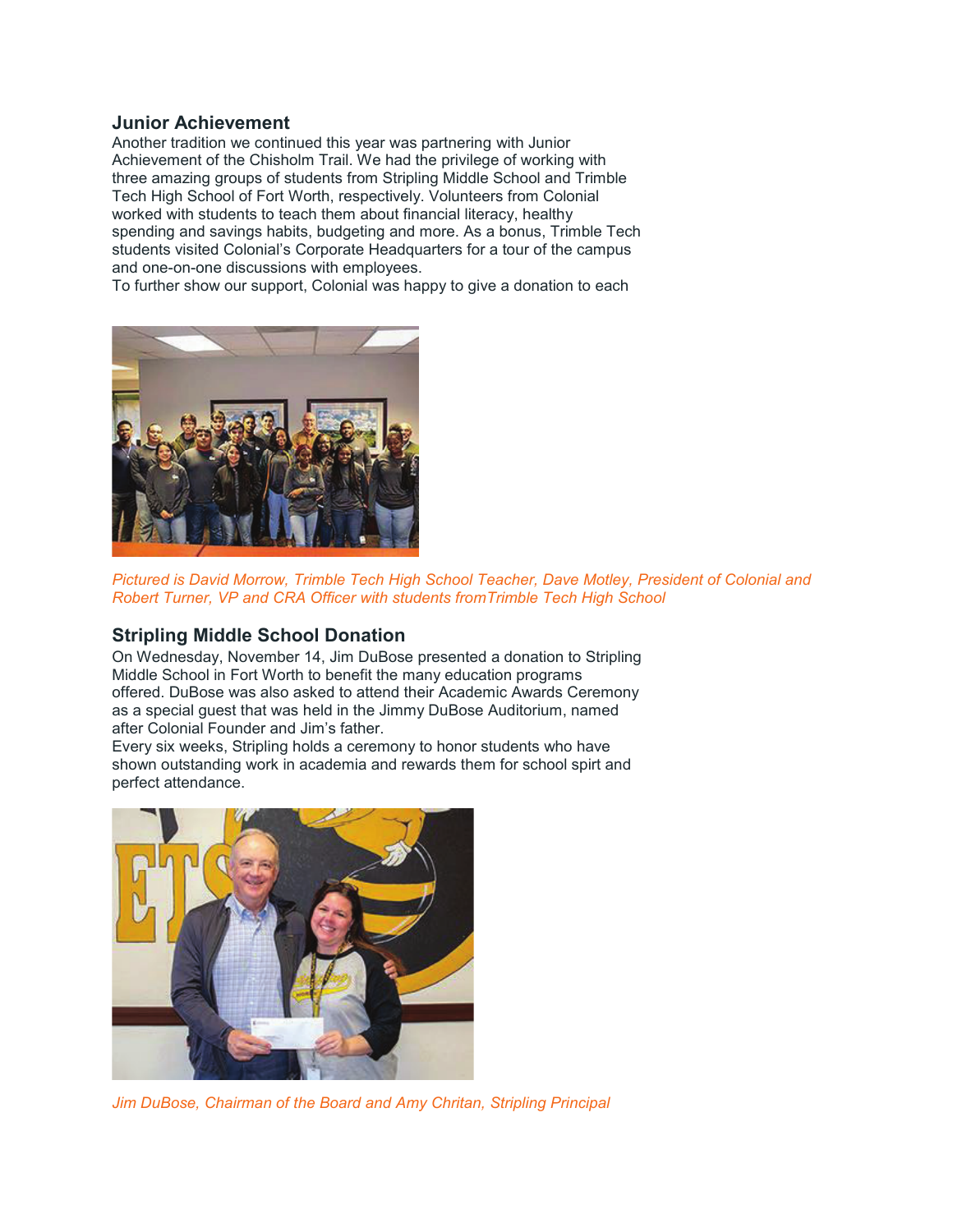#### **New Hope Christian Academy**

The Colonial Savings Foundation was proud to present our year end 2018 CRA Donation to support the educational programs and community outreach of the New Hope Christian Academy (NHCA).

NHCA was established as an urban center pre-school and elementary education facility in downtown Plano, Texas. The academy provides encouragement towards hands-on leadership and community service opportunities, tuition and financial assistance to low income families.



*From left to right: DeeDee Mims, Head of NHCA – Board Member and Academy Founder, Austin Stratton, PE Teacher and Board Member and Robert Turner, VP and CRA Officer of Colonial Savings* 

### **Housing Opportunities of Fort Worth**

The Colonial Savings Foundation recently presented a \$30,000 grant to Housing Opportunities of Fort Worth (HOFW). As a leading provider of counseling services for low-income families seeking to acquire affordable housing over the past 25 years, the organization has:

- Assisted more than 8,445 homeowners in saving their homes
- Saved the mortgage industry over \$60 million in administrative and legal costs associated with foreclosures
- Worked with more than 14,600 Tarrant County residents in their efforts to maintain or access affordable homeownership



*From left to right: David O'Brien, Executive Director, Maria Santamaria, Housing Counselor and Robert Turner, VP and CRA Officer*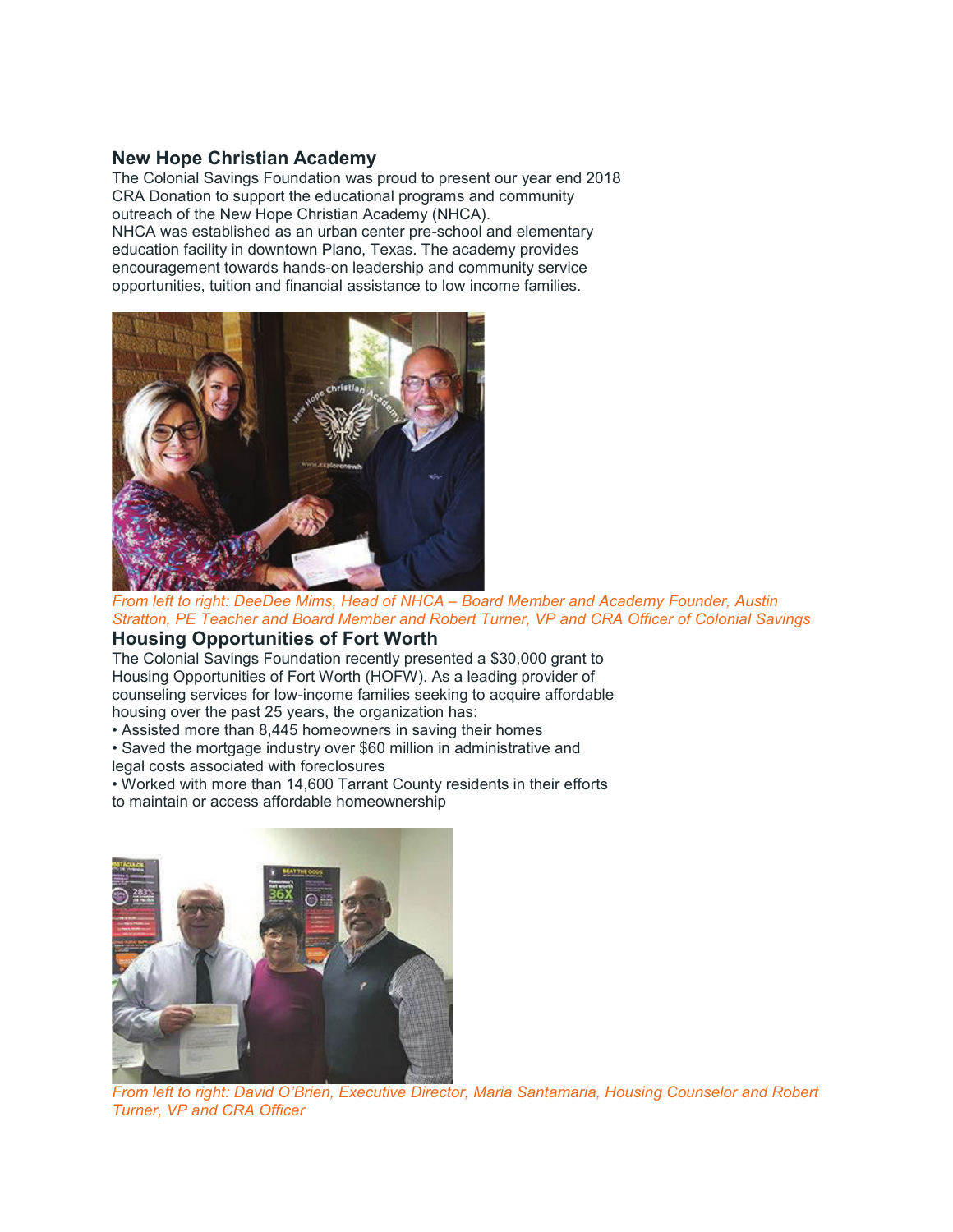# **United Way of Tarrant County from Colonial Savings Foundation for 2018**

This was our final step in this year's United Way Employee Giving Campaign. Between the bank's employees and the matching grant from CSF a total of \$47,495.34 was raised for United Way agency services in our area.

Colonial is proud of our employees and team members' dedication to community and willingness to support such necessary services for our neighbors in need.



*Pictured: Leah King, EVP / Chief Operations Officer of U/W of Tarrant County, and for Colonial Savings - Laura Cadahia, SVP Human Resources Director and Robert Turner, VP CRA Officer.*